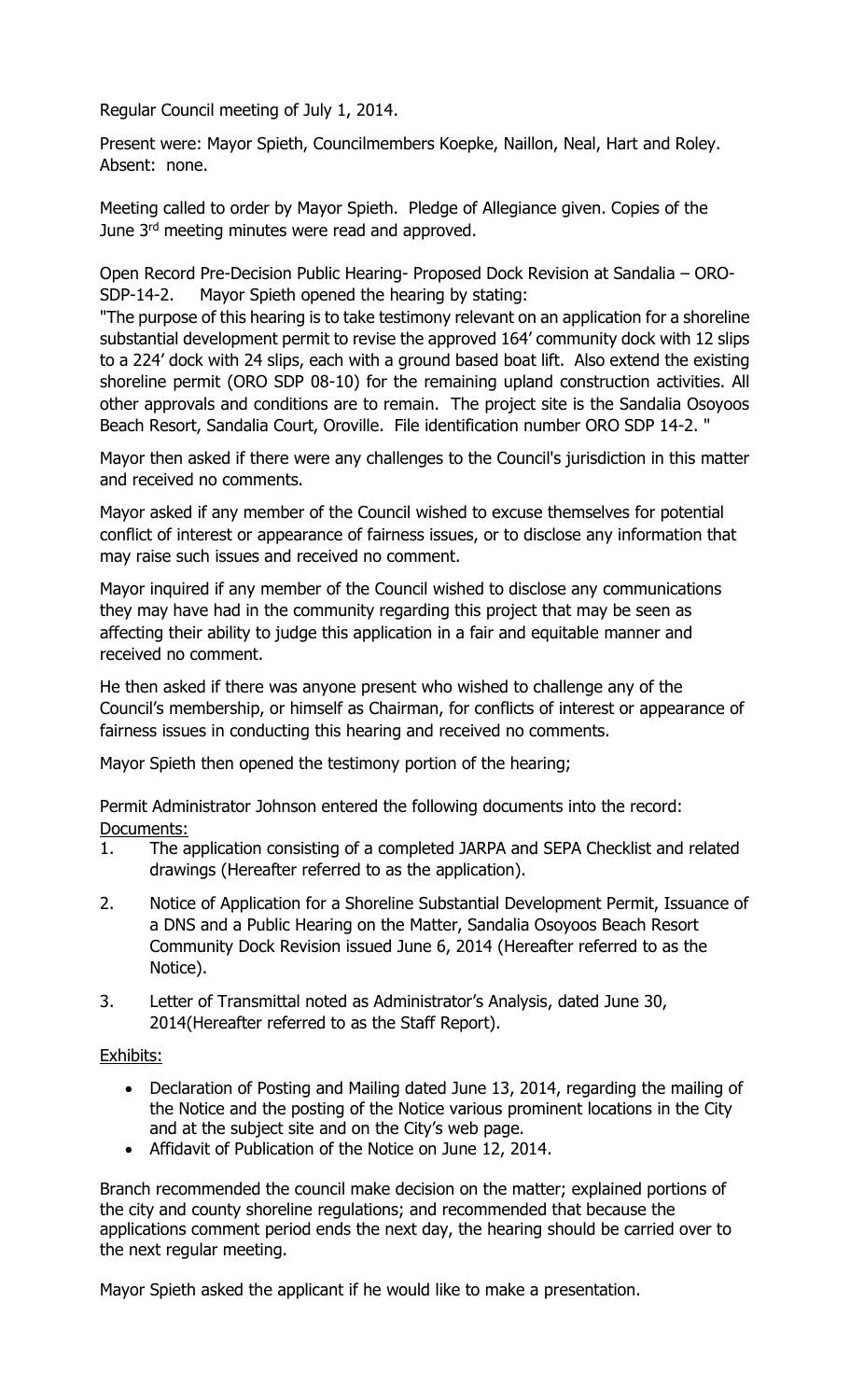Dennis Wierks stated that he was requesting extension to the existing docks because over a period of time, boats and props are being damaged due to the uneven, shallower areas of the lake near the dock. By August, water levels usually have dropped more. His application is to extend the existing 164' dock to 224', doubling the number of boats slips with lifts. He explained that in their original permit application about five years ago they had applied for a dock reaching out beyond the 200' mark, looking to reach a depth of 5 feet. In wanting to cooperate with the city and the people of Oroville they were willing to try to make it work but explained that it doesn't.

## Testimony was generally as follows:

Ford Waterstrat, Lake Osoyoos Association, who referred to his comment sheet and attached picture, finds it is excessive would impact navigability. He said that he went to site on June 30 and measured 4 feet at about 15-20 feet north of the current dock piers, and the Association feels that a 40' extension is adequate. He referred to the picture noting that it appears that given there is adequate depth to accommodate the existing. He went on to note that a common boat, the Mastercraft draws a maximum of 33", and 4' depth 15-20' north of their "current pier". The Association believes a revision of only 40 additional feet is adequate.

Question asked by Linda Schwilke if the parties were considering lake fluctuation. Johnson replied to this question noting that we are looking at their maneuvering areas where the boats need to enter the landward planned boat slips.

Proponent John Boyle he is around the existing dock quite a bit stated that when there are 6 to 8 people with gear in a boat, the prop is down more and props are hitting in August.

Richard Henson reported that, today, July  $1<sup>st</sup>$ , he had measured the depth of the lake at the estimated distance of 60' from the existing dock and said it was 4'7". He said that he talked with the irrigation company and said they have to keep it between 911 and 912; that it was 911.66 today and that's what "he" has to go on and it will stay that way until Sept. By international treaty, the elevation of the lake must be maintained at a certain level, so he asserts that it doesn't get any lower in August. He emphasized that Osoyoos is a small lake and this application would double the number of boats in the south end, near the mouth of the river, the no wake zone in the river, and near Osoyoos Lake Veteran's Memorial Park. He made some suggestions on redesign. He noted that Sandalia is doubling the amount of boats that they have on that end so indicated that they should try to minimize the impacts.

Ford Waterstrat also stated that an extension of 60' would put the dock in milfoil.

John Neal asked whether or not Sandalia had looked into dredging and that he hoped all other avenues would be explored. Wierks replied that additional permitting was expensive and takes a lot of time, expressing uncertainty on it being allowed.

Diane Henson mentioned that they added a new unit to the Sandalia complex and mentioned that they might expand and asked where is the cutoff on this. She commented that this creates many more boats on the lake. Are we going to set a precedent for the lake to accommodate all these boats on the lake. She feels that this is the time to "get a handle on it".

Johnson commented that the development is capped at 34 units maximum. There are currently 21 units built.

Councilmember Naillon said he was trying to get a handle an accurate depth of the lake. Johnson referred to the illustration pointing out that the current dock at 164' at 3'. Naillon stated he did not have good depth information (copy apparently was faded in his package, however, the presentation copy on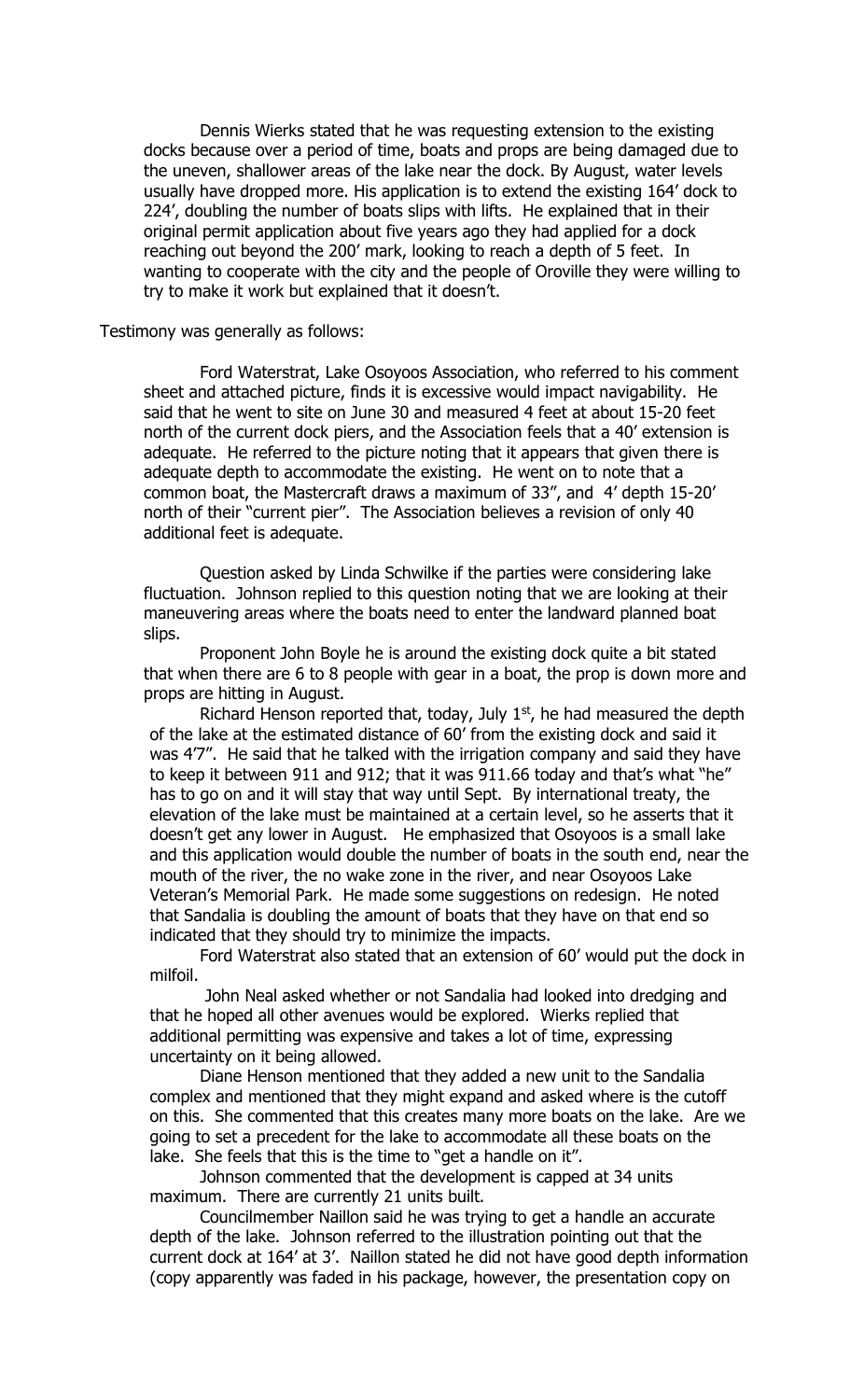the projector screen showed the topo lines) This was viewed, and Naillon stated he would just get another copy showing the area of the dock planned in the area where 908' elevation area which at 912'.

A question brought up by Richard Hensen about the datum used as reference…Christian attempted to explain what 1929 datum means and explained that this was just the reference used. There was extensive discussion regarding the meaning of the use of the 1929 datum. He noted that using 1929 datum was important because all other depth numbers were reported in that datum.

Ford Waterstrat reiterated that Richard had gone out 60' and measured a depth of 4'7"and he had gone out 20' from the end of the current pier and it was 4', and they felt that there was more than enough depth, and that the water level had to kept at 911.5 and the International Joint Commission set it out and it couldn't go any down more.

Wierks stated that they have been there for five years but he knows by experience that by August it will drop like it always has, and explained he isn't here just to spend a lot of money for nothing. He stated that being there and seeing it for himself was enough for him.

Naillon talked about maneuvering room

Rod said if you really want the data you can download it on the USGS site for Lake Osoyoos. Branch reported that staff used this site for review.

Branch pointed out that he was with Washington Fish and Wildlife in their boat in the general location of the dock and they had sucked weeds in to their jet prop and had to work their way out of there.

John Boyle mentioned that dock at Boundary Point and the dock length there. Jones commented that it was being installed now. Branch pointed out that comparison of these projects is different and should not be used since interpretation of the rules may be different from the county standpoint.

Naillon says we need all the facts to determine whether we meet the standard of the SMP minimum depth for navigability. Want to make sure they are not sucking up weeds but want to make sure we aren't

Cheryl Lewis asked about whether the 1929 datum compared to 1988 data made us gain or lose depth. Johnson explained it doesn't change the relative depth of the water.

Ford Waterstrat mentioned that a permit was denied for 200' at Boundary Point and they are now putting one in for much less than 200' because of landowner comment. Christian mentioned that is this for a single family dwelling…and noted that this permit application is for a community dock serving 34 dwelling units.

Branch summarized the issues of concern, the proliferation of big docks, and stressed that this issue should be addressed in rulemaking rather than trying to remedy the issue at the permit level. He spoke to the issue with the agencies and their concerns being more relative to vegetation. He attempted to put dock size in a larger context, mostly the cumulative impact of docks.

Diane Hensen stated that the "state park" is impacted  $-$  no wake zone will be impacted-rumors of another condominium is not very far away and that we should consider the permanent residents, and the users of the state park and additional proposals for condos and related congestion issues need to be considered.

Boyle says that west of their development he just doesn't see that level of congestion in that area.

Naillon would like a better handle on depths, a cleaner copy of the topo lines.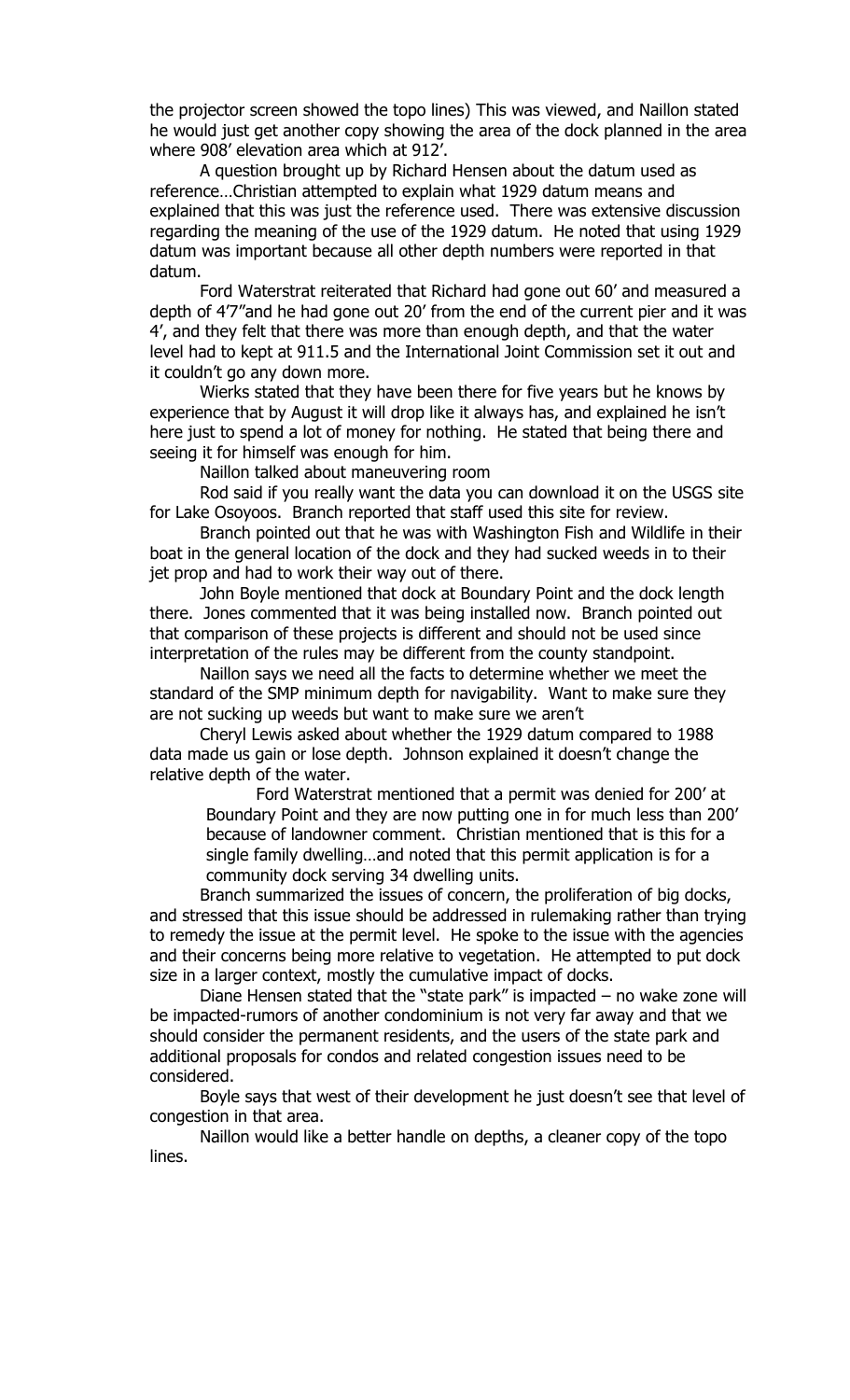There was discussion on methods used to establish depths; Branch explained the decision must be made on facts, not conjecture and Naillon stated that those making the decision need as many facts as necessary to make their decision.

Ford asked about factual what part is factual. Branch explained that we can't verify exactly where depth readings were made, they have to be verifiable. Waterstrat questioned whether 1929 datum was actually fact; that it doesn't sound like good information.

Branch explained further that this is a very flat area and small differences in depth can occur beyond what is measured in different locations.

Naillon noted that the decision makers need to be comfortable with the data and he intends to go and collect his own.

Mike Cantwell talked about very shallow areas, and talked about we have to we have to use what is – these boats just don't belong on the lake…setting precedent for what we are doing…people know what they got when the bought the property.

Boyle made reference to economic benefit and jobs related to the development.

Mayor Spieth continued the hearing until the regularly scheduled city council meeting on July 15<sup>th</sup> and stated that repetitive information would not be heard and only new information could be presented at that time. The Council will consider the final decision at time and everyone was reminded that there should be no further discussion until then.

Monte Langley, from Help U Save, presented information he had sent to Clerk Jones earlier this year regarding Housing Authority exemptions from paying utility taxes. Jones had shared portions of this information with Council and Atty. Howe had reviewed. Langley outlined his presentation packet and Mayor Spieth thanked him and proceeded to the next item on the agenda. Housing Authority member Linda Schwilke interrupted and asked when the council would address the utility tax issue, Mayor Spieth stated that the council needed a chance to review the provided information and to consult with Atty. Howe before they would address the issue. It was agreed that the issue would be placed on the August 19<sup>th</sup> Agenda.

Supt. Noel reported that the North End Reservoir was on-line and functioning and that there were still a few outstanding items on the punch-list. Noel will be checking with Varela next week in hopes of calculating final costs to share with Customs and Border Protection and final contract figures. The Varela Contract Supplement was tabled again, also to compile final figures.

Noel reported on update from Dan Haller, Aspect Consulting, who has been working on the city's pending water rights application. Contract Change #5, which will extend the contract time from December 2013 to December 31, 2014; increase the amount payable for time and materials by \$4,400 for working with different agencies to find an environmental project that could be paired with the city's application to reduce any potential litigation risk by CELP. Motion by Naillon and seconded by Koepke the Mayor be authorized to sign Contract Change #5. Motion carried.

Update on Central and Cherry Road Improvements and Water Main Replacement Project. Noel reported to Council that the Main Street bump would be fixed before final payment would be made. Motion by Hart and seconded by Koepke Pay Estimate #2 in the amount of \$202,382.54 be paid. Motion carried.

Motion by Koepke and seconded by Neal Tasha Robinson be approved to join the Ambulance Department. Motion carried.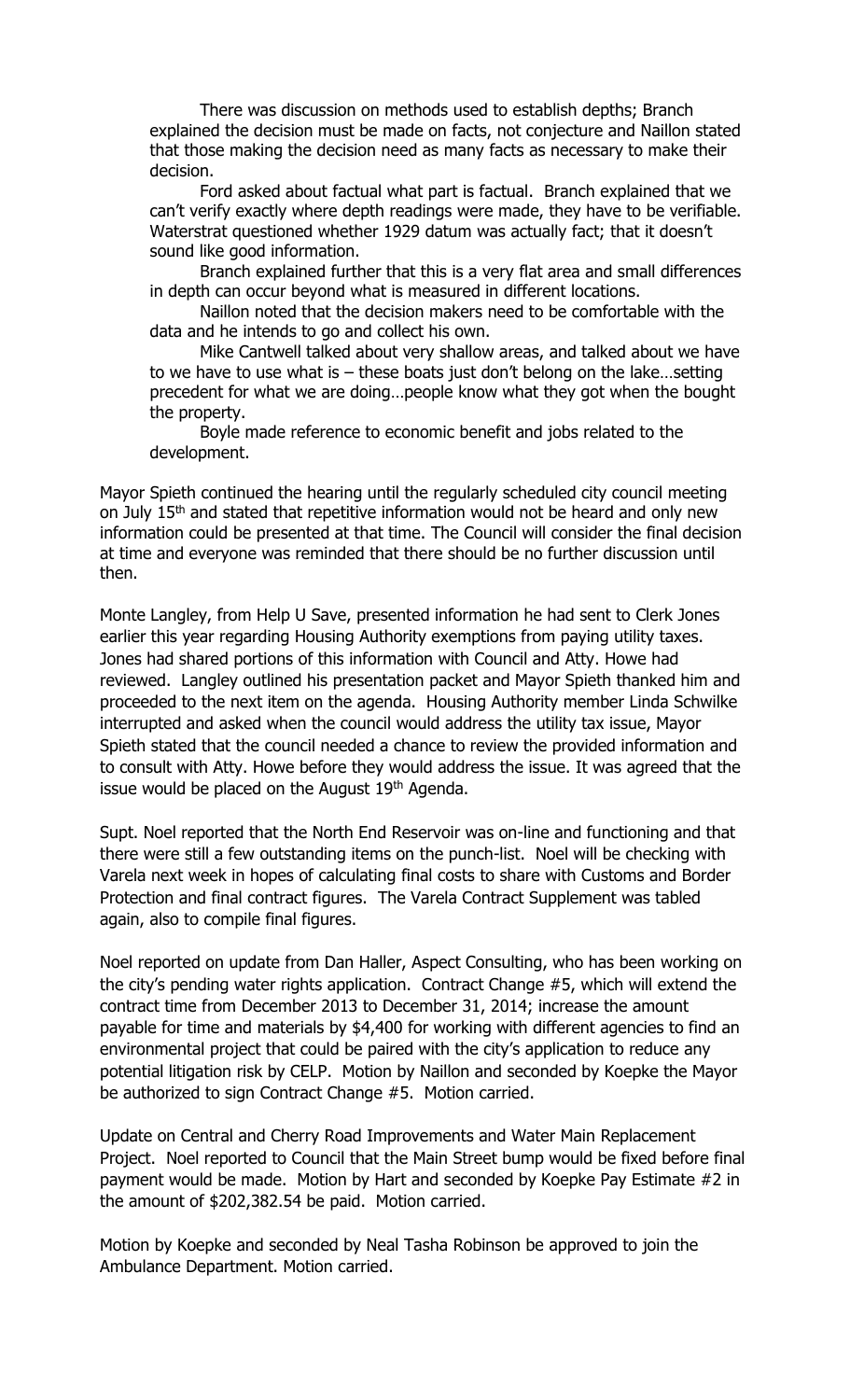Clerk reported that Atty. Howe had reviewed North Central Regional Library's Building and Use Agreement renewal and approved the Mayor and Clerk signing the agreement. The renewal agreement provides for nearly a 3% annual increase in reimbursement fees and the length of renewal is Jan. 1, 2015 thru December 31, 2023. Motion by Koepke and seconded by Neal the Mayor be authorized to sign renewal agreement. Motion carried.

Branch reported on successful closure to the enforcement actions taken against landowners regarding unpermitted vegetation removal and channel work in the pond at Deep Bay Park.

Branch also discussed Oroville map to be submitted to Okanogan County for consideration to be included in the formation of a mosquito district that will probably be on the November ballot. Map is slightly expanded from the map the city used a couple of years ago when we participated in an aerial spray program for mosquitos. Should voters approve that a mosquito district be formed, it would use integrated pest management practices.

Clerk announced that a Washington State Aeronautics Airport Aid award and acceptance documents had been received in the amount of \$5339.15 as a part local match on the Airport Runway Improvements Project. Motion by Naillon and seconded by Koepke the Mayor be authorized to sign the grant offer. Motion Carried. FAA funding Certifications reviewed, as well as the notice of recommendation of award of the Dorothy Scott Airport 2014 Pavement Preservation Project from Mark Napier, J-U-B Engineers. Two bids were received:

| Road Products, Inc., Spokane, WA | \$89,323.03  |
|----------------------------------|--------------|
| C.R. Contracting, Bend, Oregon   | \$224,831.79 |

Motion by Naillon and seconded by Koepke the Mayor be authorized to award the project to Road Products, Inc., subject to receipt of federal funding and that the Mayor be authorized to execute all certifications and documents to be forwarded to the FAA. Motion carried.

Clerk Jones reported that notice had been received from the Department of Ecology that the City of Oroville Wastewater Treatment Plant would be receiving the 2013 "Wastewater Treatment Plant Outstanding Performance" award.

Council reviewed July 1 Downtown Sidewalk Sale Permit issue by Christian Johnson.

Motion by Naillon and seconded by Koepke Ord. #835, authorizing an interfund loan between Street and Water-Sewer up to \$170,000 to cover the Central and Cherry Street Improvements payments until reimbursement is received from the Dept. of Transportation. Motion carried.

Council received written update on the formation of a council of governance within Okanogan County.

Request for Ambulance Standby at Chesaw Rodeo discussed. There were mixed feelings about whether or not the Rodeo Club should reimburse the city or not for this service, but council authorized the event standby without charge for this year and will discuss future "standby" issues.

City to possibly reconsider adoption of the ATV ordinance.